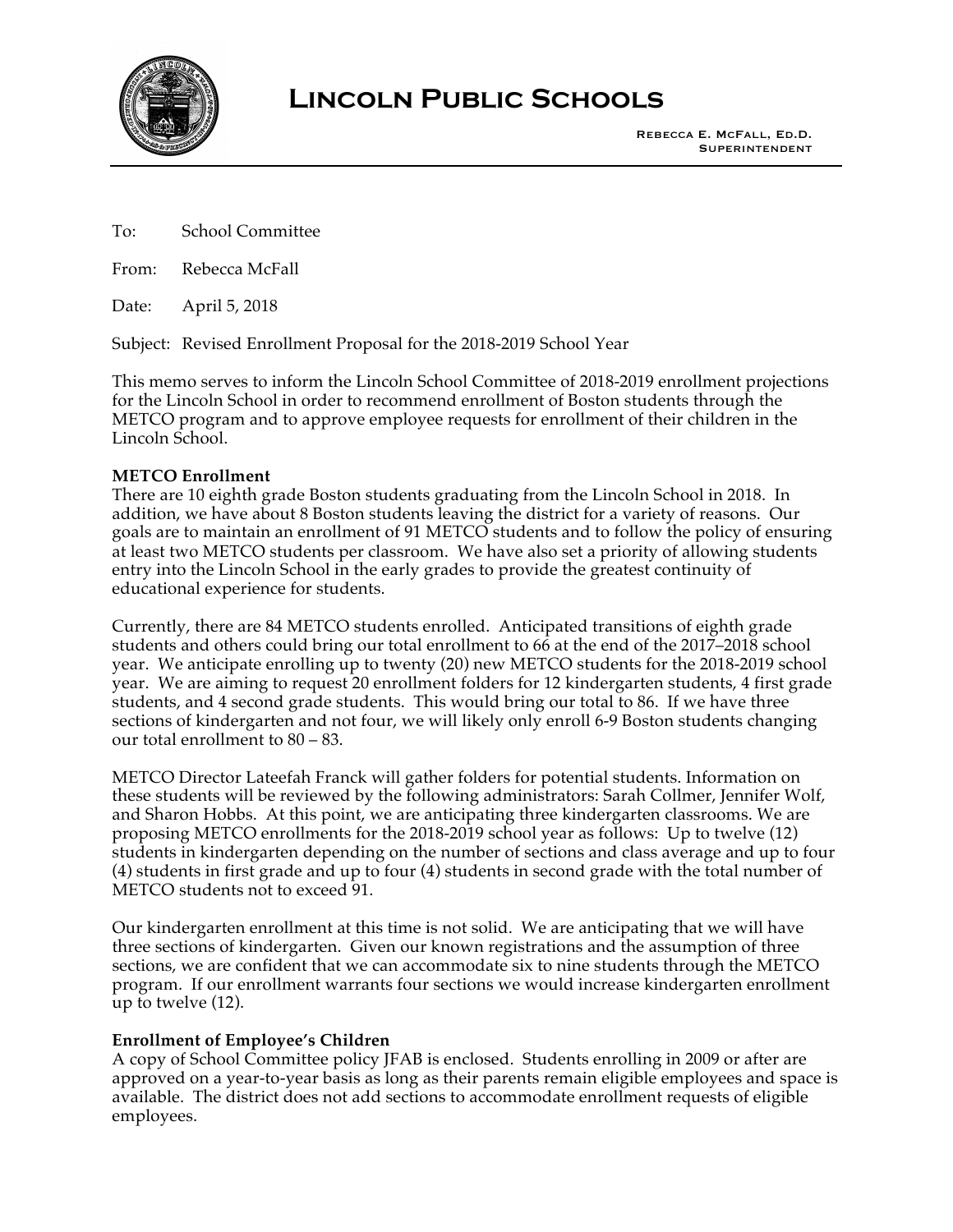## *Enrollment Proposal for the 2017-2018 School Year, Page 2*

We have received requests for continued enrollment of 8 preschool students and  $16 K - 8$ students. In addition, we have received requests for approval of 1 initial preschool enrollment for a total of 25 employee children requests composed of 16 preschool and 17 K – 8 students.

| Requests for METCO and Enrollment of Employee's Children Grades K-8 |           |               |              |            |               |            |            |  |
|---------------------------------------------------------------------|-----------|---------------|--------------|------------|---------------|------------|------------|--|
| Grade                                                               | $2018 -$  | $2018 - 2019$ | Proposed     | Employee   | Projected     | Preferred  | Projected  |  |
|                                                                     | 2019      | Projected     | <b>New</b>   | Requested  | $2018 - 2019$ | Class Size | Average    |  |
|                                                                     | Projected | Enrollment as | <b>METCO</b> | Initial    | Total as of   |            | Class Size |  |
|                                                                     | Sections  | of $4/3/18$   | Enrollments  | Enrollment | 4/5/18        |            |            |  |
| K                                                                   | 3         | 49 [2]        | $6 - 12^*$   |            | 57            | 18/20      | 19         |  |
|                                                                     | 3         | 39(6)[0]      | $0 - 4^*$    |            | 43            | 20/22      | 14.33      |  |
|                                                                     | 2         |               |              |            |               |            | 21.5       |  |
| $\mathcal{P}$                                                       | 4         | 70(11)[0]     | $0 - 4^*$    |            | 74            | 21/23      | 18.5       |  |
| 3                                                                   | 3         | $53(11)$ [3]  | $\Omega$     |            | 53            | 21/23      | 17.66      |  |
| 4                                                                   | 3         | $62(11)$ [0]  | $\theta$     |            | 62            | 22/24      | 20.6       |  |
| 5                                                                   | 4         | $62(8)$ [4]   | 0            |            | 62            | 22/24      | 20.6       |  |
| 6                                                                   | 3         | $49(8)$ [3]   | 0            |            | 49            | 24         | 16.33      |  |
| 7                                                                   | 3         | 61(6)[2]      | $\theta$     | $\Omega$   | 61            | 24         | 20.33      |  |
| 8                                                                   | 3         | $60(5)$ [2]   | 0            |            | 60            | 24         | 20         |  |

\*Proposed K-3 METCO enrollments may vary, not to exceed a total of 91 students. ( ) METCO students

[ ] employee children

#### **Recommendations**

Based upon current enrollment projections, the following recommendations are presented to the School Committee:

| Preschool | Approve requests for enrollment of 9 employee children in preschool, pending |
|-----------|------------------------------------------------------------------------------|
|           | available space.                                                             |

Gr. K-5 Approve requests for enrollment of up to 20 METCO students in grades K through 2 depending on class sections.

Approve requests for enrollment of 9 employee children in grades K through 5.

Gr. 6-8 Approve requests for enrollment of 7 employee children in grades 6 through 8.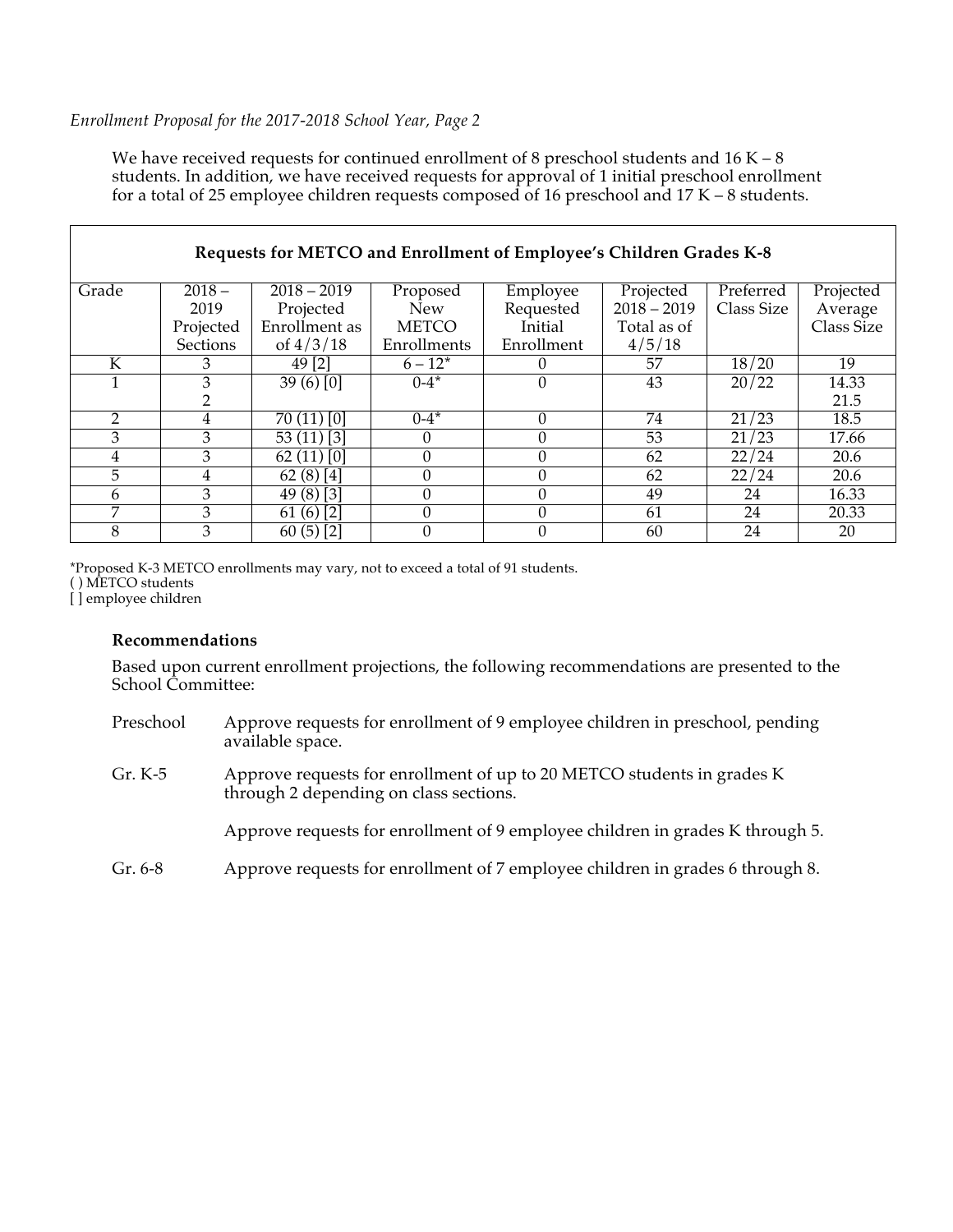

LINCOLN PUBLIC SCHOOLS Lincoln, Massachusetts

# **ADMISSION OF INTERDISTRICT TRANSFER STUDENTS (ENROLLMENT OF METCO STUDENTS)**

It is the intent of the Lincoln School Committee to offer students the benefits of a multicultural educational experience by contracting through the Department of Education, under the provisions of Chapter 71, Sections 37C & 37D of the General Laws of the Commonwealth of Massachusetts, to bring a limited number of minority students from Boston to the Lincoln campus.

# Number of Students to be Enrolled

Every attempt will be made to enroll at least two METCO students per classroom. The district will enroll a total of 91 students based on the current grant allocation from the Massachusetts Department of Education. In the event that the grant allocation changes, the School Committee may adjust the total number of METCO students. When it is clear that space is available under the School Committee's class size policy, both for the present year and future years as projected, the Superintendent may recommend for School Committee approval that the number of METCO students may be increased up to four per classroom. Consideration for accepting additional students will also include available funds and the desirable educational benefit for all students. Determination of space availability will be made by the Superintendent acknowledging predictable patterns of growth or decline of Lincoln students in various grades.

# Enrollment of Students

First priority will be given to students enrolled in the district during the previous school year. Unless State, local or private funding is not available, children admitted to the Lincoln schools will continue through graduation from the eighth grade.

Second priority will be given to entering Kindergarten students.

Third priority will be given to new students in Grades 1 through 8 to maintain the commitment of two per classroom.

Fourth priority will be given to new students in Grades 1 through 8 to achieve the number of up to four per classroom under the conditions described above. Enrollment recommendations by the Superintendent under this priority will be coordinated with recommendations made under policy JECB governing attendance of non-residents in Lincoln Schools.

Enrollment decisions will be made jointly by the METCO Director, the School Principal and the Director of Special Education.

If the Individual Education Plan (IEP) of a non-resident METCO student recommends placement in a program outside of the Lincoln Public Schools, the placement and funding remain the responsibility of the Boston Public Schools.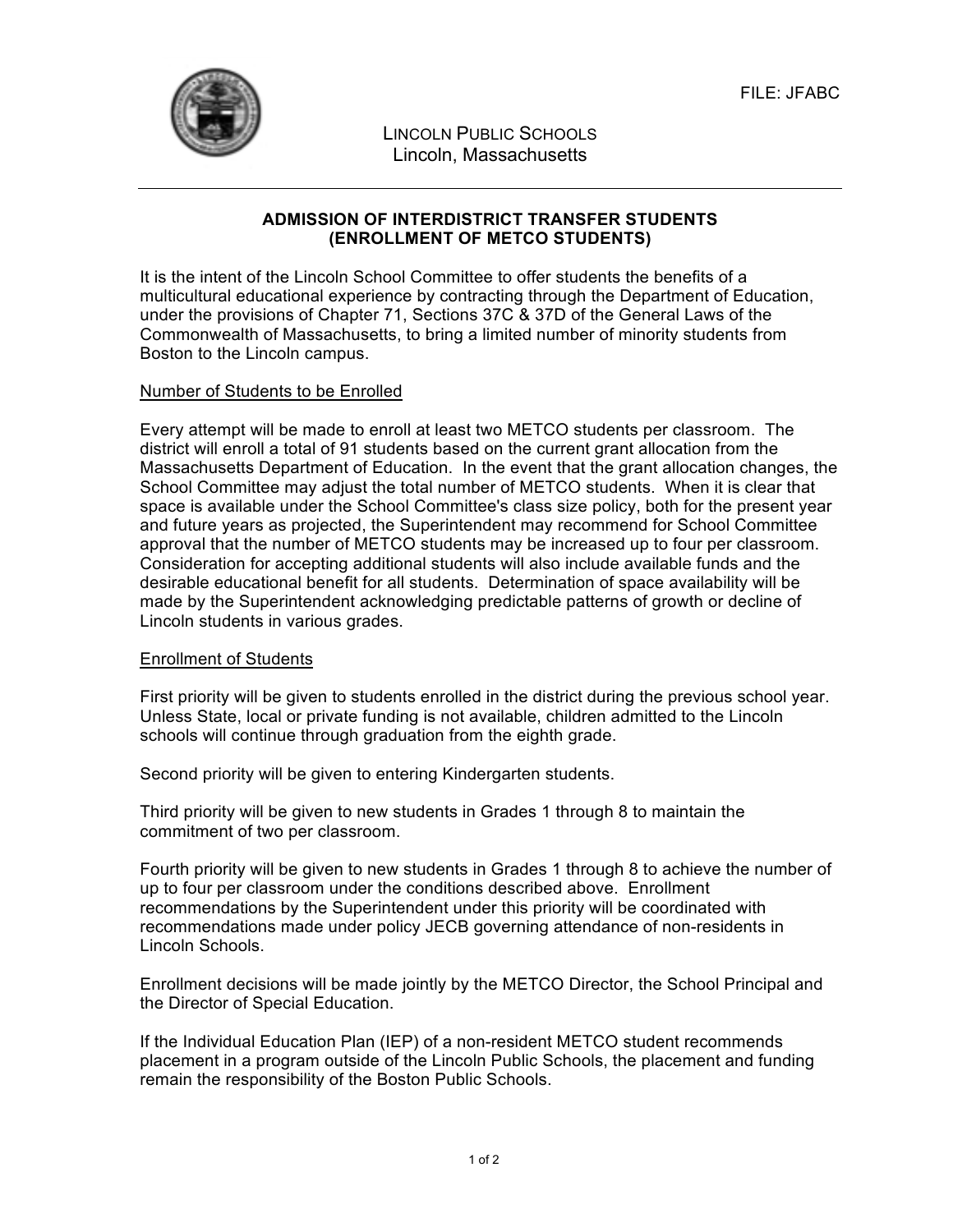## Replacement of Students

If students enrolled in Grades K through 8 transfer out of the district during the school year, an equal number of students may be admitted at the start of the following school year if space is available.

#### Necessity for School Committee Approval

Prior School Committee approval is always required for students entering at all grades

*Approved at School Committee Meeting of May 11, 1981 Revised at School Committee Meeting of June 16, 1986 Revised at School Committee Meeting of January 28, 1991 Revised at School Committee Meeting of September 21, 1992 Revised at School Committee Meeting of May 6, 2004*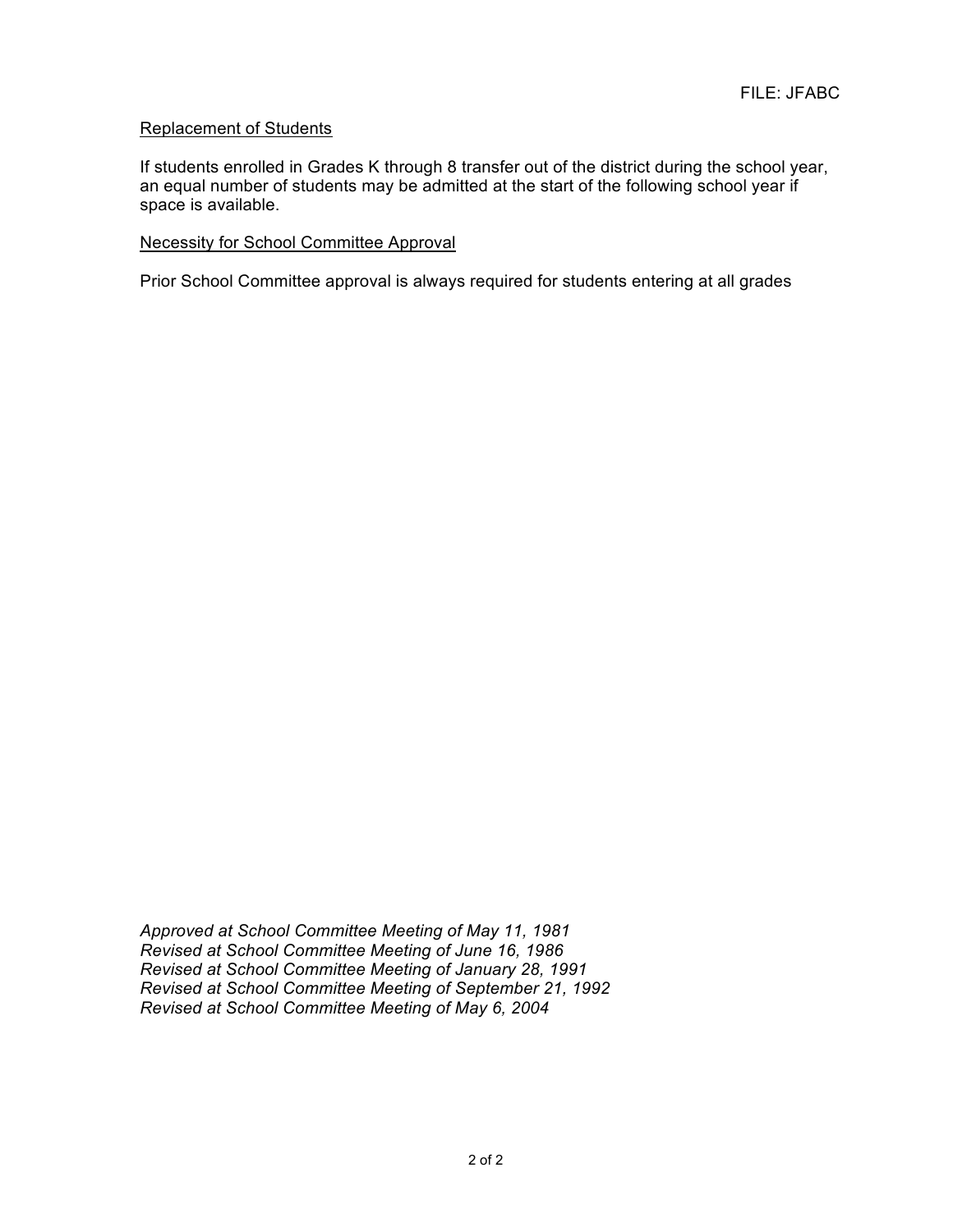

LINCOLN PUBLIC SCHOOLS Lincoln, Massachusetts

## **ADMISSION OF NON-RESIDENT STUDENTS**

#### Children of Employees

The Lincoln Public Schools provide a quality education to all of its students. It is a sign of confidence and support for our programs if non-resident employees of the Schools and the Town wish to enroll their children in our schools. The Lincoln School Committee wishes to show its appreciation of such employees by extending enrollment to their children on a space available basis. In addition, the Committee wishes to extend such privileges on a reciprocal basis to employees of the Lincoln-Sudbury Regional High School. This policy is also governed by MGL , c 76, § 12.

Therefore, dependent children of employees of: 1) the Lincoln Public Schools, 2) the Town of Lincoln, and 3) Lincoln-Sudbury Regional High School, may attend the Lincoln School or the tuition based Preschool on the Lincoln Campus upon approval of the Lincoln School Committee based on the following guidelines:

#### Eligibility Requirements

For the purposes of this policy, eligible "employees" are full-time or regularly scheduled parttime employees working 25 (twenty-five) or more hours per week.

- A. A student whose parent leaves the employ of his/her qualified employer will no longer be eligible to be educated in the Lincoln School or Preschool. If the parent leaves the employ before March 15, the student must transfer out of district. If the parent leaves the employ after March 15, the students may continue to attend the Lincoln School or Preschool for the remainder of the school year.
- B. Eligibility is dependent upon the ability of the Lincoln Public Schools to meet the educational needs of the child(ren) within the normal academic program and student support services.

#### Criteria for Enrollment

In consideration of both cost and space constraints, the School Committee reserves the right to limit the total number of employees' children to ensure the quality of education delivered to all the District's students.

Space availability will be determined by the actual enrollment in any grade or program at the time an employee requests to enroll their child in the Lincoln School or Preschool. The number of seats available will be established by the School Committee's Class-size Policy.

- A. Eligible dependents that, by their enrollment, would cause a given grade to exceed its target class size will be denied admission unless recommended by the Superintendent and approved by vote of the School Committee.
- B. First priority will be given to children of the members of the Lincoln Teachers Association. Remaining seats will be allocated to the children of employees of the